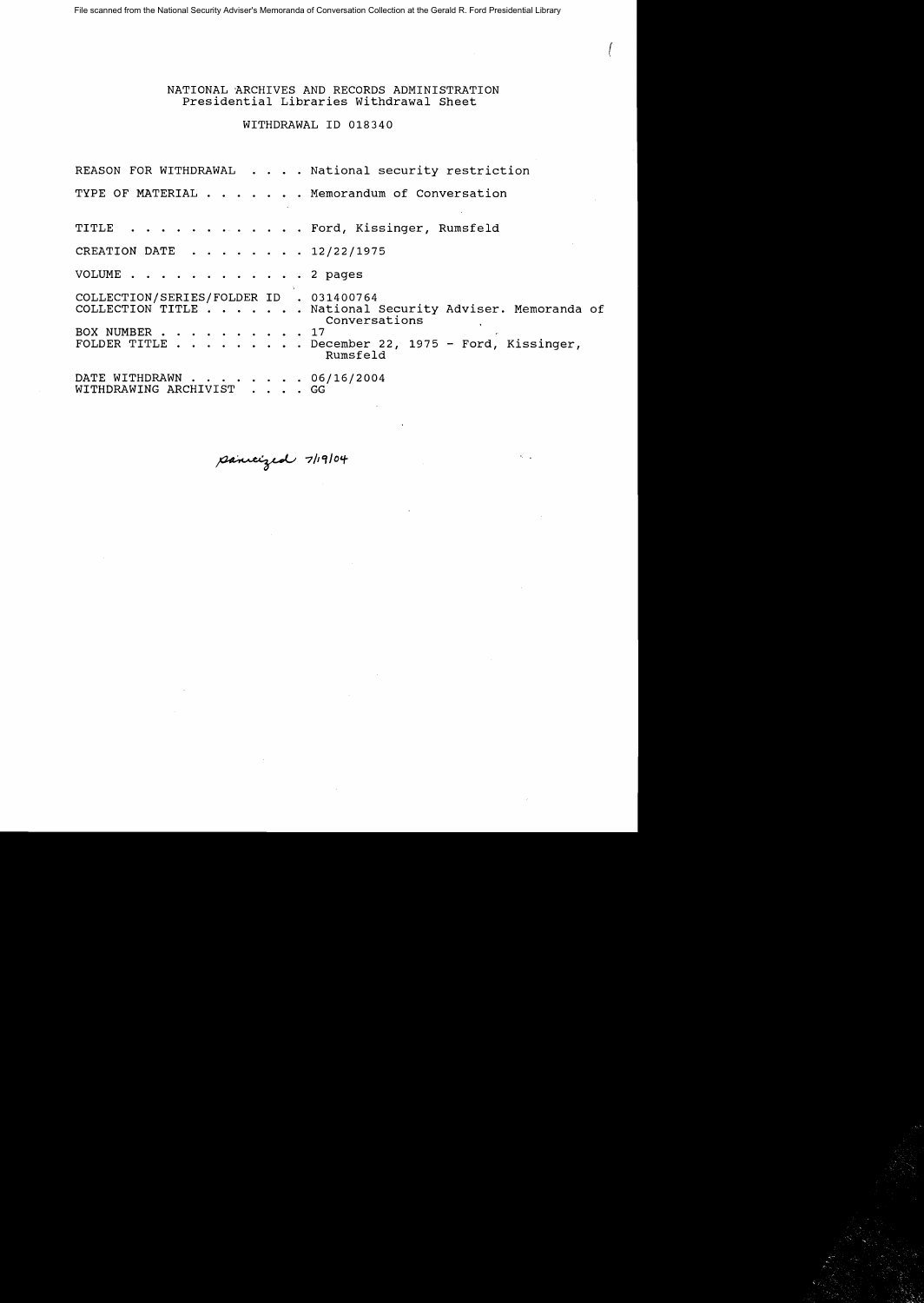MEMORANDUM

### THE WHITE HOUSE

DECLASSIFIED . F.O. 12958 Sec. 9.8 WASHINGTON With PORTIONS EXEMPTED E.O. 12958 Sec. 1.5 (e)

MEMORANDUM OF CONVERSATION

<u>MROI-101, ANG. OSDELL 3/2/04, at LLL 11/27/01</u>

w del NARA Data 7/19/04

PARTICIPANTS: President Ford

Dr. Henry A. Kissinger, Secretary of State Donald Rumsfeld, Secretary of Defense Brent Scowcroft, Assistant to the President for NSC

DATE AND TIME: Monday, December 22, 1975 9:00 a. m.

PLACE:

Rumsfeld: What is the situation on Taiwan as a result of the China trip?

Kissinger: I said we had about 1800-1900 men there and would continue to reduce.

[More discussion on Taiwan, exercises, sales and war reserve material.]

Rumsfeld: Any interest in stopping at Omaha on the *way* back from Vail?

President: I ha ve done it twice.

Let me raise something. I gave a sharp statement Friday on Angola and another one on Saturday. Last summer I decided to move on Angola. I was supported except for Nat Davis. I think it was right and I want your support, Don. It is fundamental to our position with respect to the USSR and Cuba.

Rumsfeld: Neither of you have really argued Angola was a vital interest. I am giving a press conference and wanted to support it.

President: I have mentioned a base and shipping lanes as well as the other Soviet arguments.

[Discussion of Angola and the Soviet Lesitovsky (?) report.]

CLASSIFIED BY Henry A. Kissinger EXEMPT FROM GENERAL DECLASSIFICATION SECRET /NODIS/XGDS SCHEDULE OF EXECUTIVE ORDER 11652<br>EXEMPTION CATEGORY 5 (b) 1 (3) AUTOMATICALLY DECLASSIFIED ON Imp. to det

 $\frac{1}{2}$  . The set of  $\frac{1}{2}$  is  $\frac{1}{2}$  ,  $\frac{1}{2}$ 

GERIALD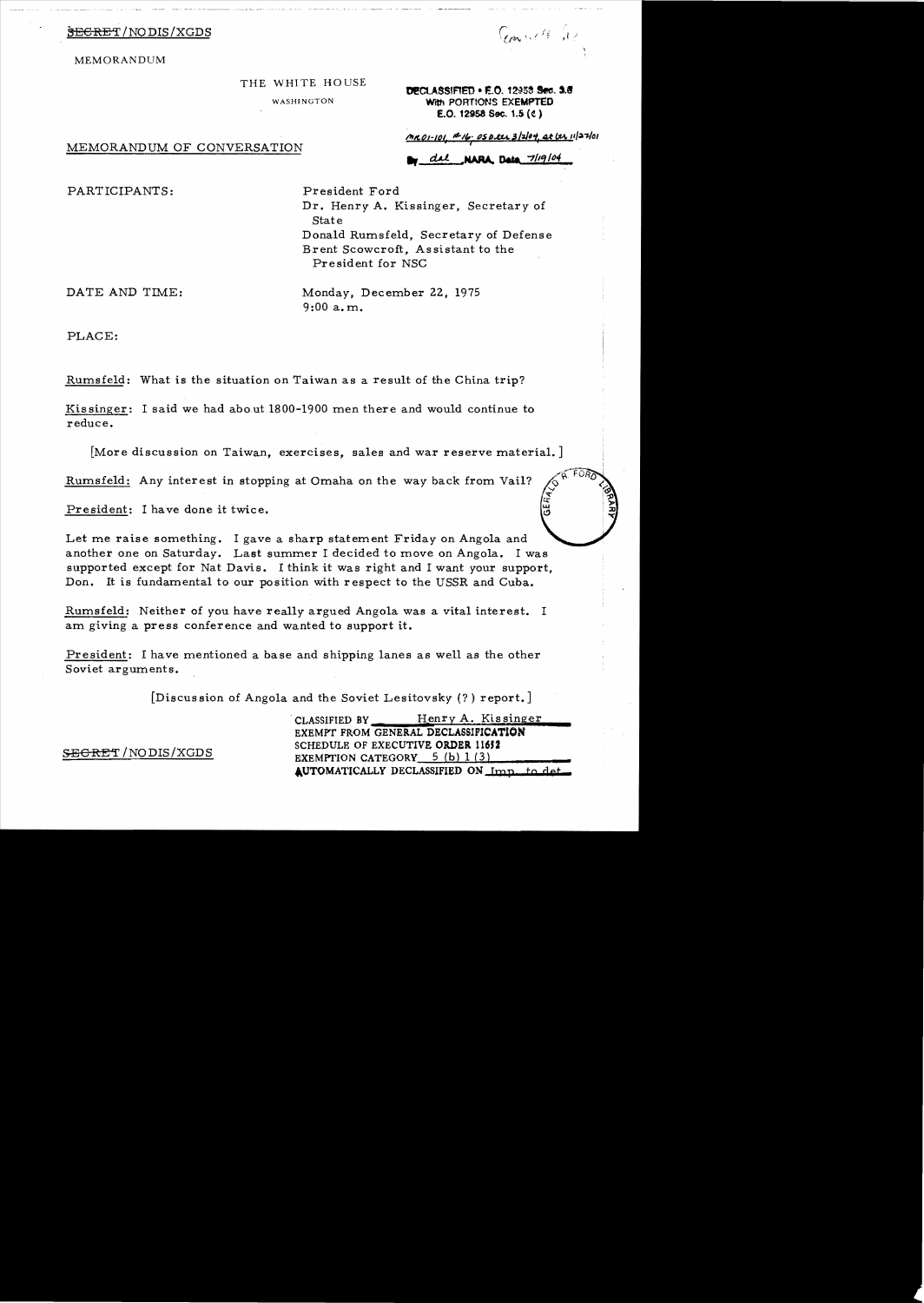#### $SEGRET / NODIS / XGDS$  -2-

.'

Rumsfeld: What would you *say* on Angola?

Kissinger: We will use the funds we have. We will go back to the Congress We are working with the African  $openly($ countries. Our objection is not to internal developments in Angola, but to the mas sive intervention of the Soviets and Cuba. We cannot tolerate the intervention of extracontinental powers.

## $\overline{\text{SEGRET}}$ /NODIS/XGDS

FOB